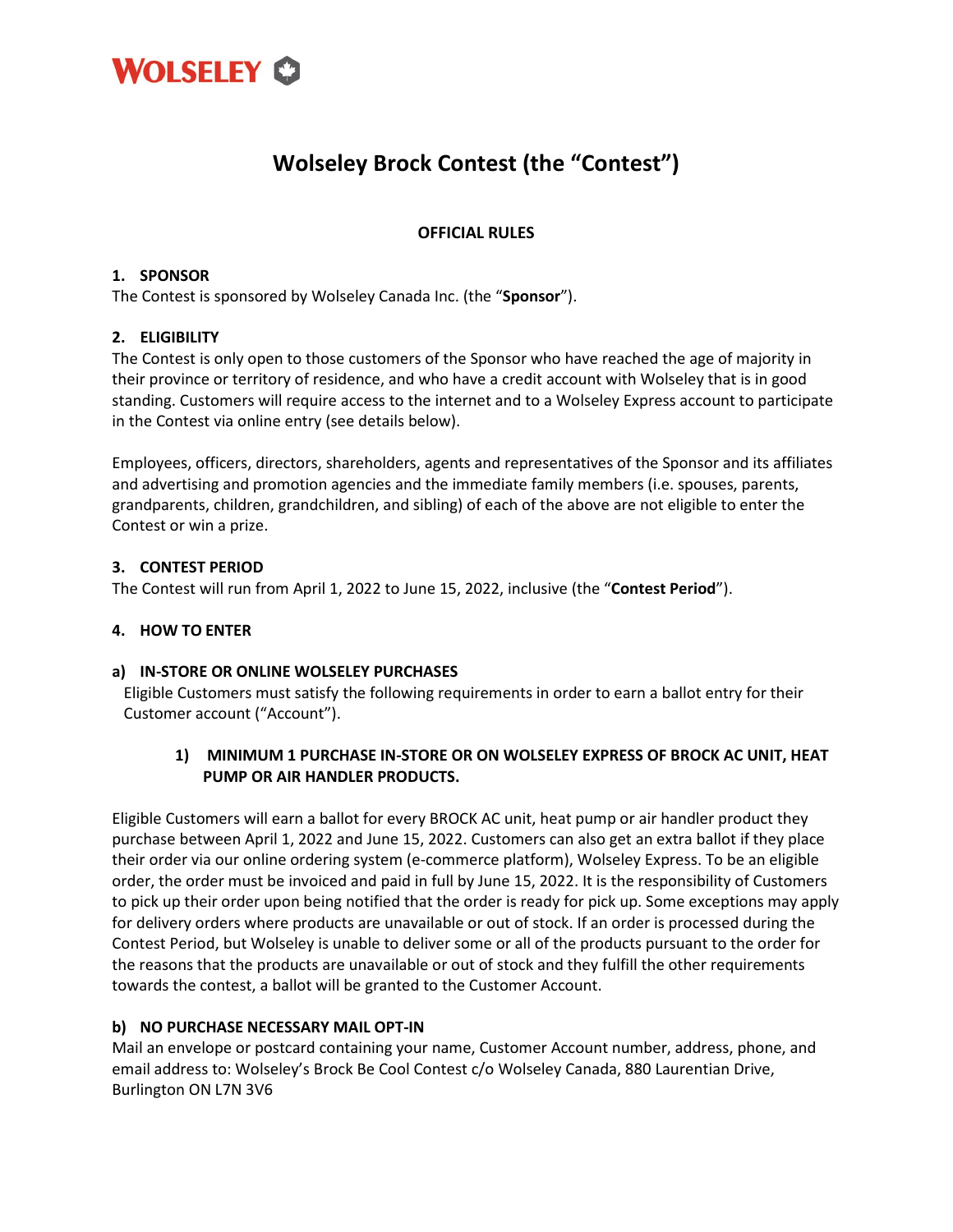# WOLSELEY CO

Limit of one (1) mail-in ballot per Customer Account. All mail entries must be received by 4:59 pm on June 15, 2022.

# **5. PRIZES**

There is a total of six (6) grand prizes or Mega Cool Prize, six (6) second prizes or Pretty Cool Prize, six (6) third prizes or Mini Cool Prize and ninety (90) Brock Keep It Cool Kits available to be won. The prizes will be distributed between the six (6) regions Wolseley Canada serves, these being: Atlantic, Quebec, Ontario, Midwest, Alberta & BC. Each region will have one (1) grand prize winner, one (1) second prize winner, one (1) third prize winner and fifteen (15) Brock Keep It Cool Kit winners.

The six (6) grand prizes or Mega Cool Prize are Wolseley Shopping Credits worth \$2,000.00 each towards future purchases on the Customer Account, redeemable at Wolseley Branches. Prizes are awarded only to the Customer Accounts associated with eligible purchasers or no purchase entry. No prizes are awarded to individual employees, officers, directors, or agents of a customer.

The six (6) second prizes or Pretty Cool Prize are a Milwaukee 2997-22 M18 FUEL Hammer Drill/Impact Brushless Cordless 2-Tool Combo Kit worth \$466.86 and a Brock Keep It Cool Kit. Prizes are awarded only to the Customer Accounts associated with eligible purchasers or no purchase entry. No prizes are awarded to individual employees, officers, directors, or agents of a customer.

The six (6) third prizes or Mini Cool Prize are a Milwaukee 2719-21 M18 FUEL Hackzall Kit worth \$274.40 and a Brock Keep It Cool Kit. Prizes are awarded only to the Customer Accounts associated with eligible purchasers or no purchase entry. No prizes are awarded to individual employees, officers, directors, or agents of a customer.

In addition to the first three prizes, there are ninety (90) Brock Keep It Cool Kit made up of three (3) Milwaukee products and promotional items or swags and with a cost equivalent to \$150 each kit. The kit includes one (1) Milwaukee Rover Magnetic Flood Light, one (1) Milwaukee Tinted Safety Glasses, one (1) Milwaukee 25' Magnetic Measuring Tape, one (1) 20 oz. MiiR Vacuum Insulated Bottle and one (1) Urban Peak® Waterproof 12 Can Cooler Bag.

# **Total Value of all prizes: \$32,647.56 (CAD) Total Value of prizes that will be awarded to winners in Quebec: \$5,441.26 (CAD)**

## **6. DETERMINATION OF WINNERS**

Six (6) ballot entries will be selected as the winners of the grand prizes, six (6) as the winners of the second prizes, six (6) as the winners of the third prizes and ninety (90) more will be selected as the winners of the Brock Keep It Cool Kits, via a random draw by the Sponsor on or about June 30, 2022 at Burlington, Ontario.

The Sponsor will contact the selected Customer Account winner via the main email address or telephone number associated with the Customer Account, as applicable, within five (5) business days of the prize drawing. If a selected entrant cannot be contacted within ten (10) business days of the first attempt to contact or, if contacted, does not claim the prize, or does not meet all the Contest conditions outlined in these rules, the selected entrant will be disqualified and forfeits the prize, and another entrant may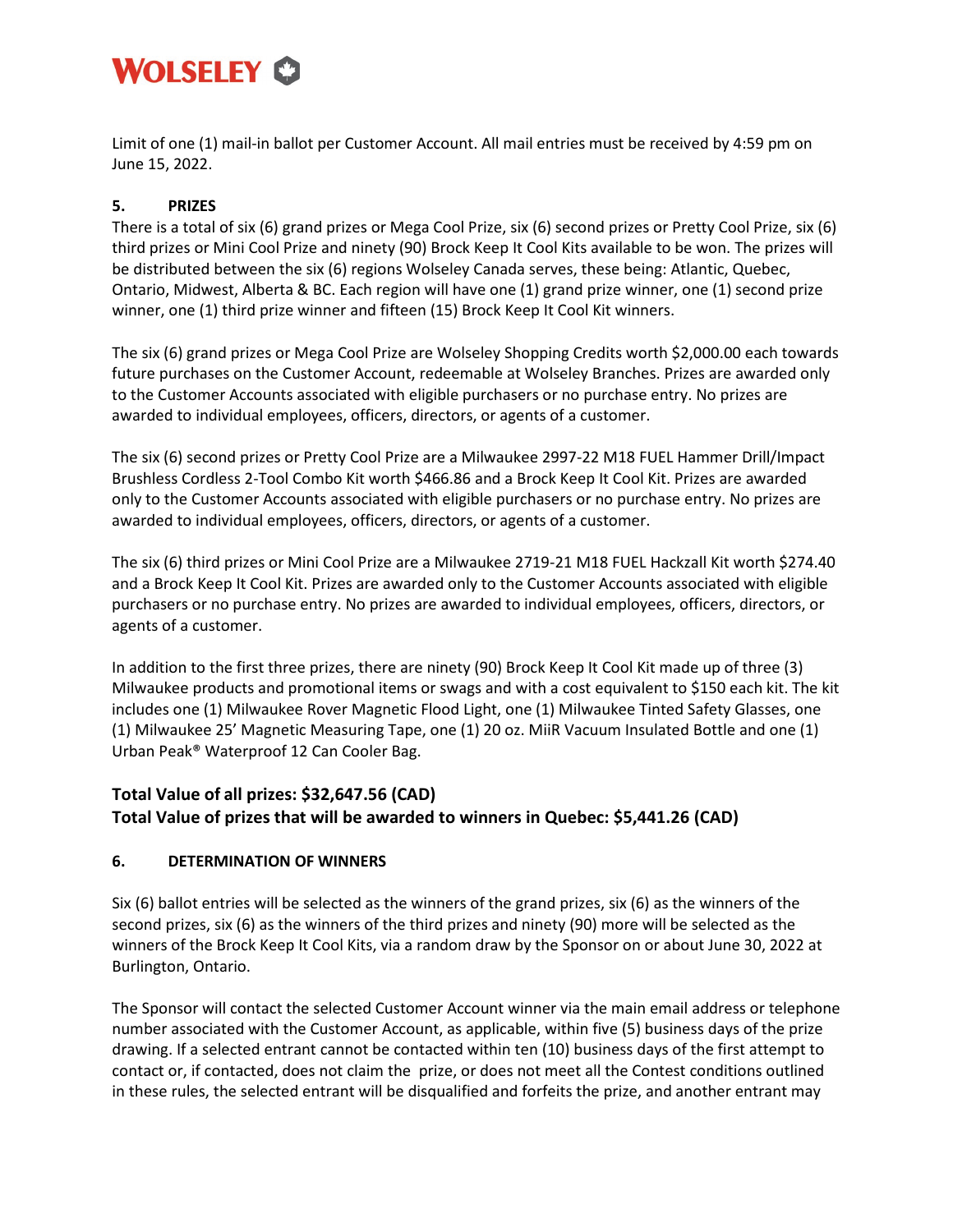# **WOLSELEY CO**

be randomly drawn from among all remaining eligible entries whom a representative of the Sponsor will attempt to contact, and who will be subject to disqualification in the same manner. The Sponsor is not responsible for failed attempts to notify any selected entrant. Upon prize forfeiture, no compensation will be given. Odds of winning will be solely dependent on the total number of eligible entries received via all entry methods during the Contest Period.

#### **7. PRIZE SUBSTITUTION**

All prizes are non-exchangeable, non-transferable, non-refundable, and must be accepted as awarded with no substitutions. The Sponsor reserves the right, in its sole discretion, to substitute and/or modify any prize or prize portion with (a) prize(s) of equal or greater value for any reason.

## **8. WINNER CONDITIONS**

To be declared a winner, a selected entrant must first: (i) have complied with, be in compliance with, and continue to comply with these Rules; (ii) correctly answer, unaided, a time-limited, mathematical skilltesting question to be administered by phone; and (iii) sign and return a Declaration and Release form within a specified period of time.

Refusal by a selected entrant to execute the Declaration and Release form and/or failure by a selected entrant to return the signed Declaration and Release form within a specified period of time will cause the applicable prize to be forfeited and, at the sole discretion of the Sponsor, awarded to an alternate winner.

## **9. PUBLICITY**

By accepting a prize, each winner agrees that the Sponsor and its respective designees may use his/her name, photographs, videos, likenesses, city of residence, biographical information, prize information and/or statements about this Contest for advertising and/or publicity purposes in any and all media now or hereafter known throughout the world in perpetuity without compensation, notification, or permission, unless otherwise prohibited by law.

## **10. GENERAL**

The Sponsor reserves the right, in its sole discretion, to cancel or suspend part or all of this Contest at any time without notice and for any reason, including if in the judges' opinion, there is any suspected or actual evidence of electronic or non-electronic tampering with any portion of the Contest, or if virus, bugs, non-authorized human intervention or other causes corrupt or impair the administration, security, fairness, or integrity and proper play of the Contest. In the event of cancellation, the Sponsor may void any entries it suspects are at issue and, at its discretion, award some or all prizes at issue in a random drawing from among all non-suspect, eligible entries received up to the time of termination.

## **11. TAMPERING**

All entries that are incomplete, illegible, damaged, irregular, have been submitted through illicit means, or do not conform to or satisfy any condition outlined in the rules may be disqualified by the Sponsor. The Sponsor is not responsible for lost, stolen, delayed, damaged, misdirected, late or destroyed entries, typographical or other production errors, or any errors or omissions in printing or advertising related to this Contest. Any attempt by any entrant to obtain more than the stated maximum number of entries by using multiple/different names, email addresses, identities, registrations and logins, or any other methods will void that person's entries and eligibility to win the prize and that participant will be disqualified from the Contest and, at the sole discretion of the Sponsor, any of the Sponsor's other promotions. Any use of robotic, repetitive, automatic, programmed or similar entry methods or agents